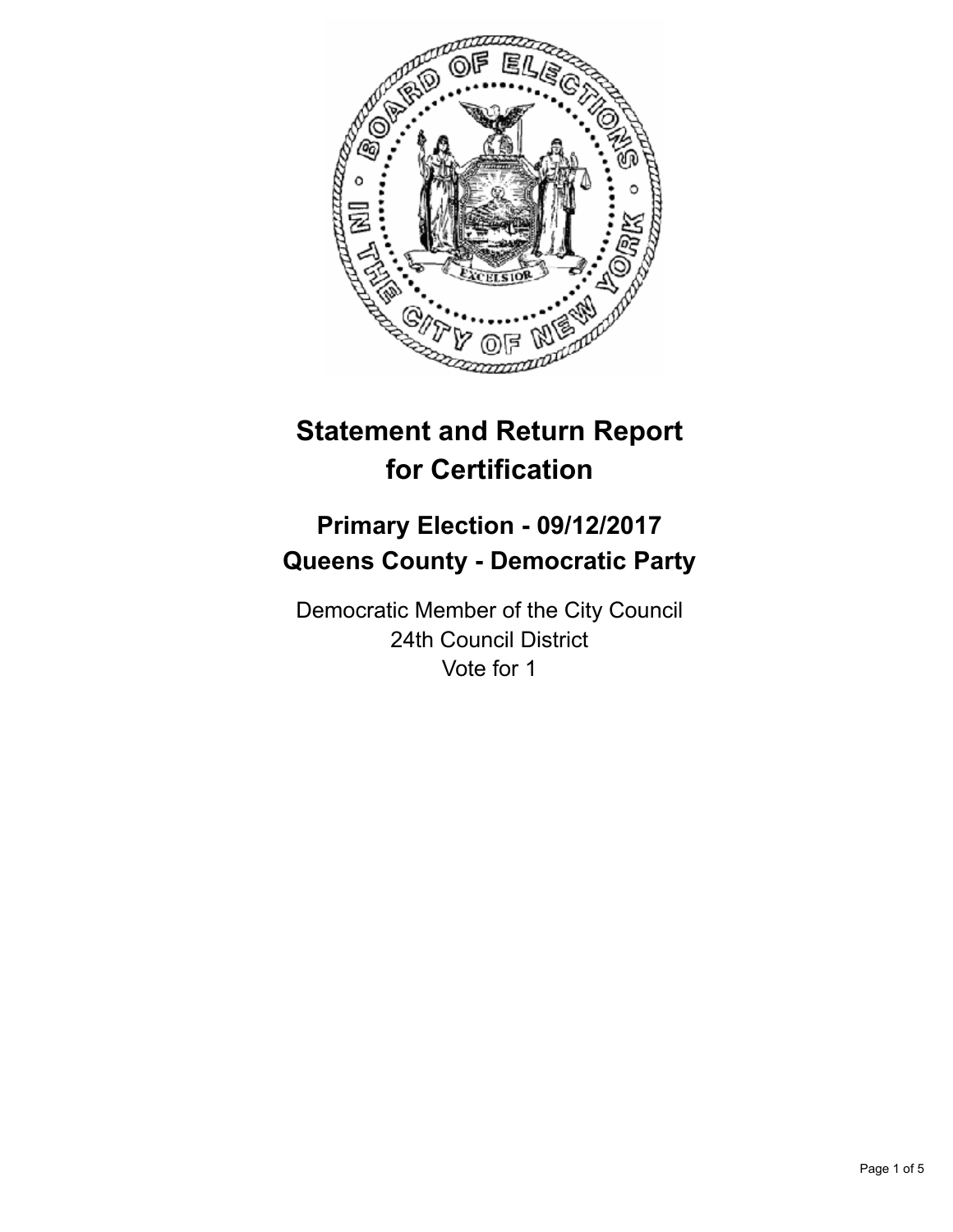

### **Assembly District 24**

| <b>PUBLIC COUNTER</b>                                    | 1,995          |
|----------------------------------------------------------|----------------|
| <b>MANUALLY COUNTED EMERGENCY</b>                        | 0              |
| ABSENTEE / MILITARY                                      | 86             |
| <b>AFFIDAVIT</b>                                         | 12             |
| <b>Total Ballots</b>                                     | 2,093          |
| Less - Inapplicable Federal/Special Presidential Ballots | 0              |
| <b>Total Applicable Ballots</b>                          | 2,093          |
| <b>RORY I. LANCMAN</b>                                   | 881            |
| MOHAMMAD T RAHMAN                                        | 1,113          |
| ADRIENNE ADAMS (WRITE-IN)                                | 1              |
| ALVARO NOBOU (WRITE-IN)                                  | 1              |
| ANTONIO REYNOSO (WRITE-IN)                               | 1              |
| DAVID REYNOZO (WRITE-IN)                                 | $\overline{2}$ |
| <b>GERALDINE EDWARDS (WRITE-IN)</b>                      | 1              |
| HETTIE U POWELL (WRITE-IN)                               | 1              |
| HILLARY CLINTON (WRITE-IN)                               | 1              |
| UNATTRIBUTABLE WRITE-IN (WRITE-IN)                       | 5              |
| UNCOUNTED WRITE-IN PER STATUTE (WRITE-IN)                | 2              |
| <b>Total Votes</b>                                       | 2,009          |
| Unrecorded                                               | 84             |

### **Assembly District 25**

| <b>PUBLIC COUNTER</b>                                    | 1,027 |
|----------------------------------------------------------|-------|
| MANUALLY COUNTED EMERGENCY                               | 0     |
| ABSENTEE / MILITARY                                      | 51    |
| <b>AFFIDAVIT</b>                                         | 11    |
| <b>Total Ballots</b>                                     | 1,089 |
| Less - Inapplicable Federal/Special Presidential Ballots | 0     |
| <b>Total Applicable Ballots</b>                          | 1,089 |
| <b>RORY I. LANCMAN</b>                                   | 832   |
| MOHAMMAD T. RAHMAN                                       | 171   |
| PETER KOO (WRITE-IN)                                     | 3     |
| UNATTRIBUTABLE WRITE-IN (WRITE-IN)                       | 2     |
| VYTAUTAS VILENISKIS (WRITE-IN)                           | 1     |
| <b>Total Votes</b>                                       | 1,009 |
| Unrecorded                                               | 80    |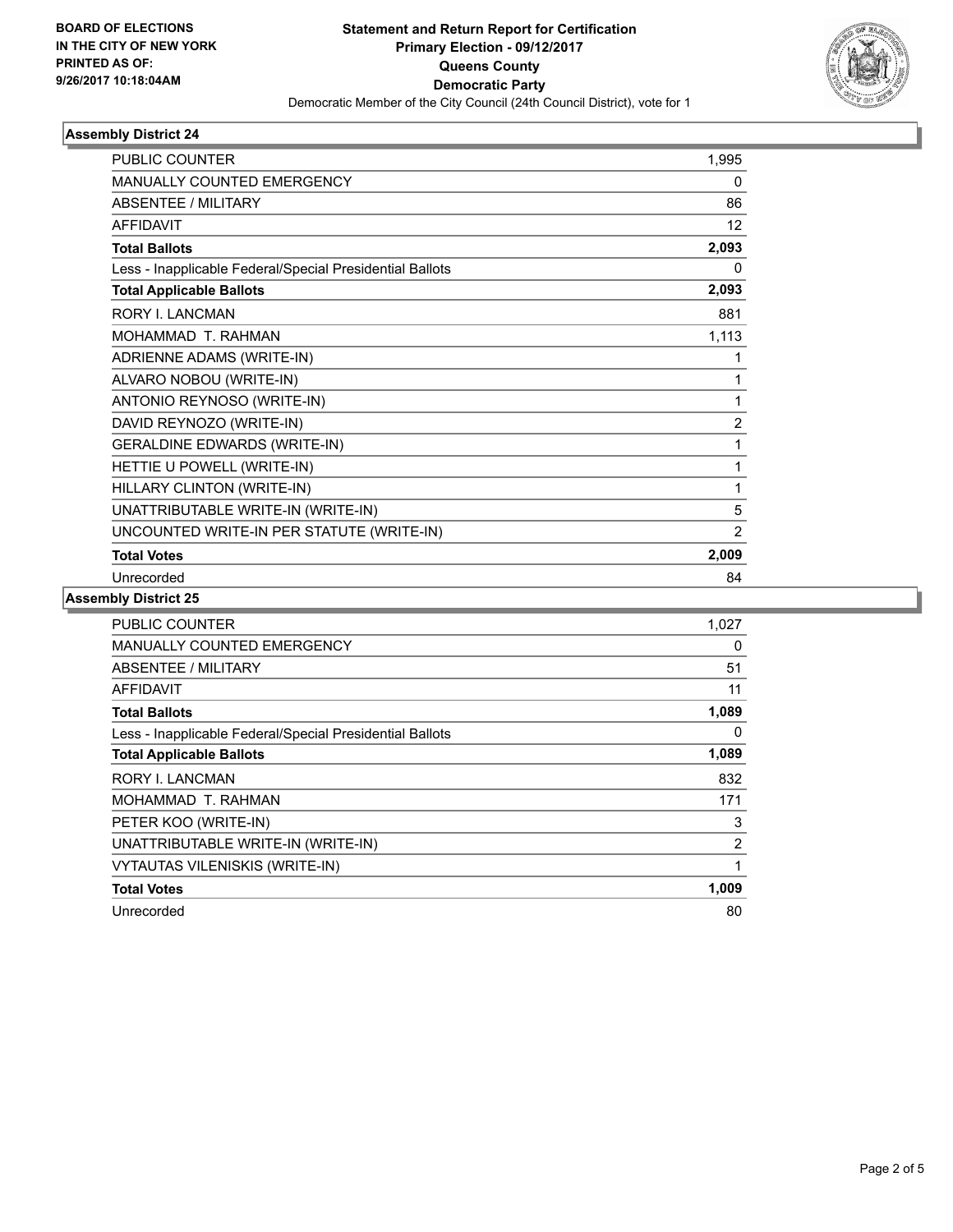

### **Assembly District 27**

| <b>PUBLIC COUNTER</b>                                    | 1,972          |
|----------------------------------------------------------|----------------|
| MANUALLY COUNTED EMERGENCY                               | 0              |
| <b>ABSENTEE / MILITARY</b>                               | 122            |
| <b>AFFIDAVIT</b>                                         | 11             |
| <b>Total Ballots</b>                                     | 2,105          |
| Less - Inapplicable Federal/Special Presidential Ballots | 0              |
| <b>Total Applicable Ballots</b>                          | 2,105          |
| <b>RORY I. LANCMAN</b>                                   | 1,651          |
| MOHAMMAD T. RAHMAN                                       | 262            |
| DANEEK MILLER (WRITE-IN)                                 | 2              |
| DUDLEY WASSERMAN (WRITE-IN)                              | 1              |
| JAMIE HALL (WRITE-IN)                                    | 1              |
| <b>MORTON POUMAN (WRITE-IN)</b>                          | 1              |
| PETER KOO (WRITE-IN)                                     | $\overline{2}$ |
| RAFEAL NEDUL (WRITE-IN)                                  | 1              |
| UNATTRIBUTABLE WRITE-IN (WRITE-IN)                       | 1              |
| <b>Total Votes</b>                                       | 1,922          |
| Unrecorded                                               | 183            |

### **Assembly District 29**

| <b>PUBLIC COUNTER</b>                                    | 394 |
|----------------------------------------------------------|-----|
| <b>MANUALLY COUNTED EMERGENCY</b>                        | 0   |
| ABSENTEE / MILITARY                                      | 60  |
| AFFIDAVIT                                                |     |
| <b>Total Ballots</b>                                     | 455 |
| Less - Inapplicable Federal/Special Presidential Ballots | 0   |
| <b>Total Applicable Ballots</b>                          | 455 |
| <b>RORY I. LANCMAN</b>                                   | 205 |
| MOHAMMAD T. RAHMAN                                       | 211 |
| UNATTRIBUTABLE WRITE-IN (WRITE-IN)                       | 1   |
| <b>Total Votes</b>                                       | 417 |
| Unrecorded                                               | 38  |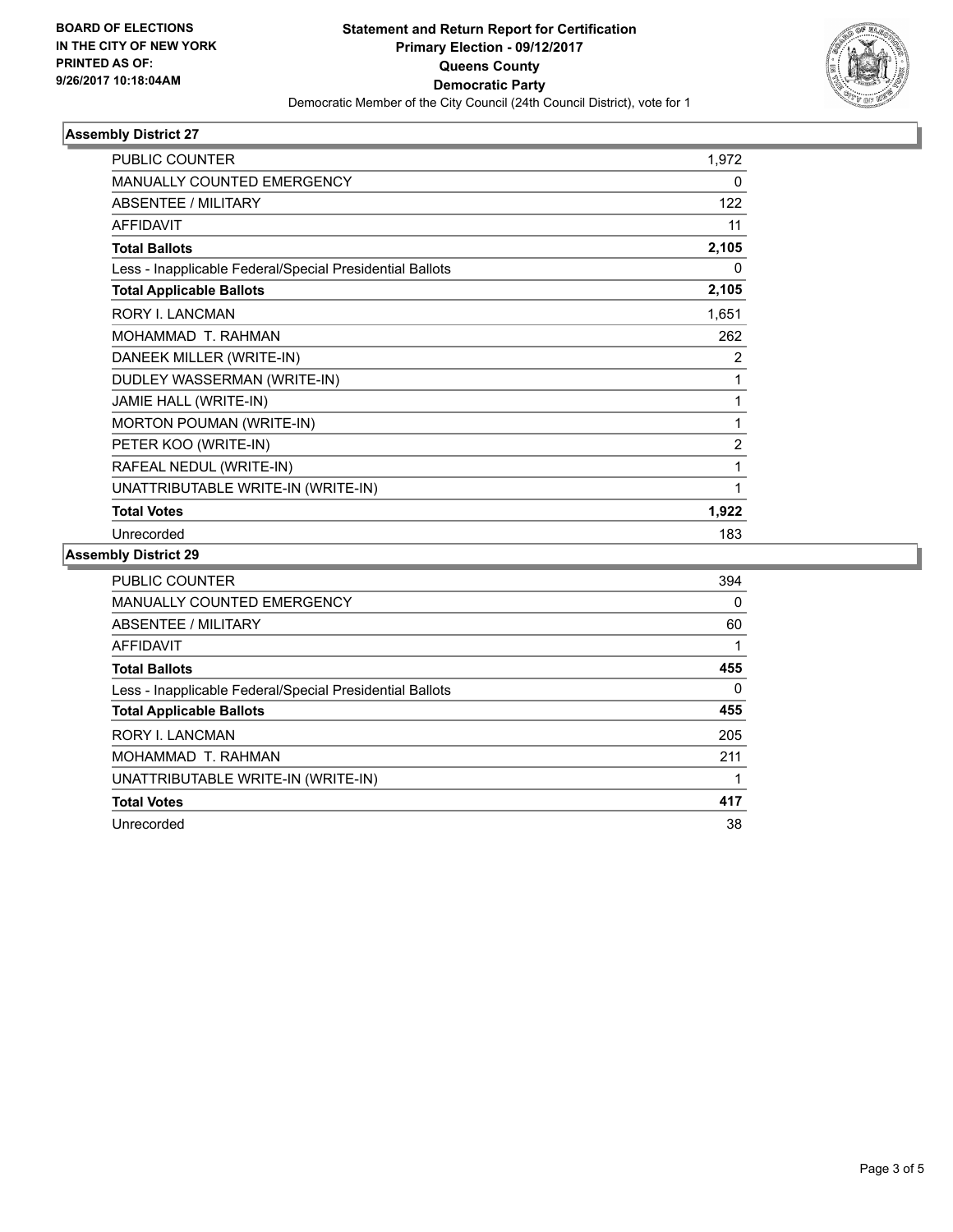

### **Assembly District 32**

| PUBLIC COUNTER                                           | 901 |
|----------------------------------------------------------|-----|
| <b>MANUALLY COUNTED EMERGENCY</b>                        | 0   |
| ABSENTEE / MILITARY                                      | 18  |
| <b>AFFIDAVIT</b>                                         | 3   |
| <b>Total Ballots</b>                                     | 922 |
| Less - Inapplicable Federal/Special Presidential Ballots | 0   |
| <b>Total Applicable Ballots</b>                          | 922 |
| <b>RORY I. LANCMAN</b>                                   | 337 |
| MOHAMMAD T. RAHMAN                                       | 542 |
| CHERYL DORSEY (WRITE-IN)                                 |     |
| DAVID D RICHARDS (WRITE-IN)                              |     |
| PETER KOO (WRITE-IN)                                     | 1   |
| UNATTRIBUTABLE WRITE-IN (WRITE-IN)                       |     |
| <b>Total Votes</b>                                       | 883 |
| Unrecorded                                               | 39  |